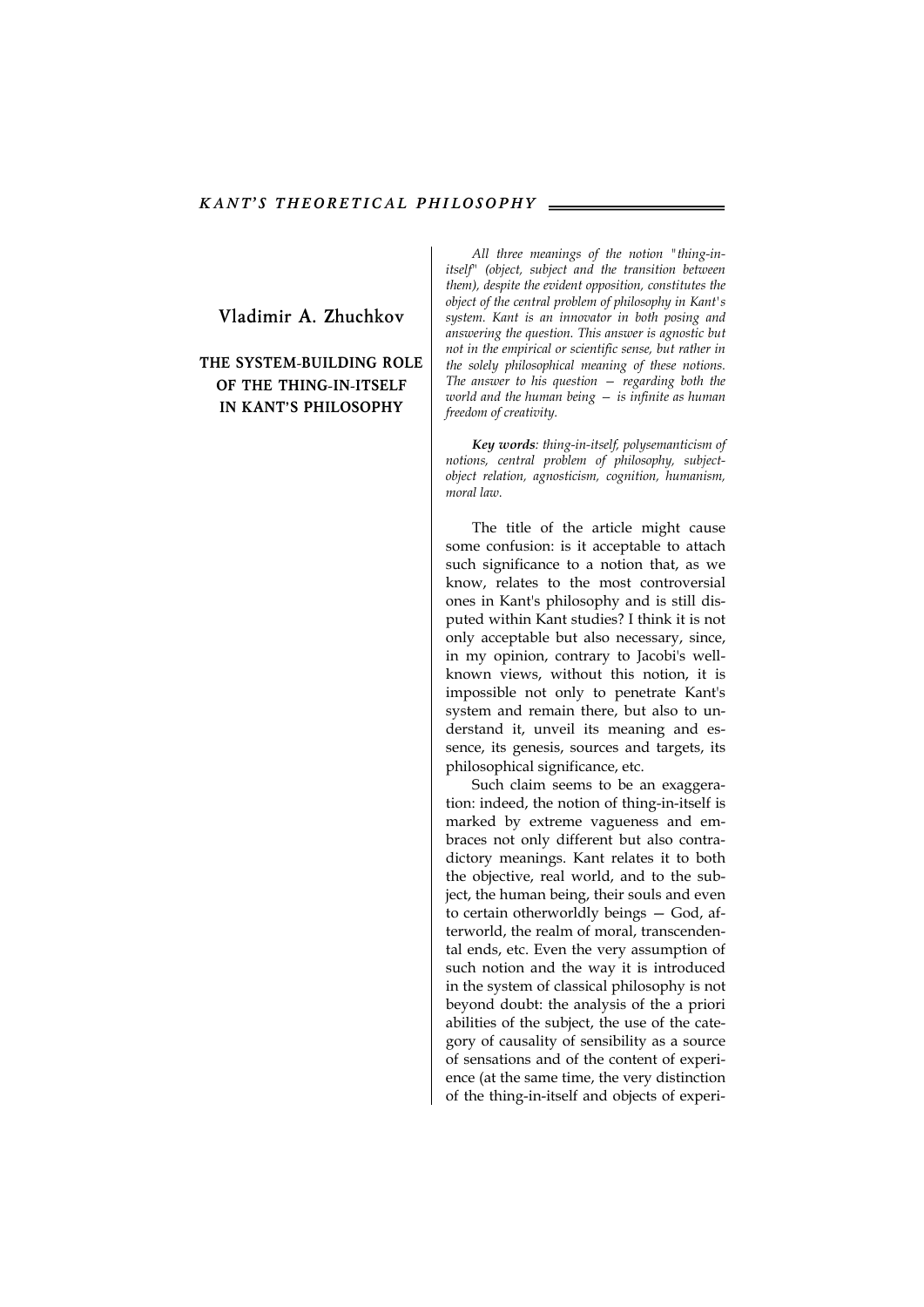ence remain ambiguous), as well as its interpretation as an unconditioned or free causality of will or practical reason (Kausalität durch Freiheit) as the basis of moral law, etc. We should also recall the thing-in-itself as a notion of noumenon that serves only as a limitation to sensible cognition and the sphere of possible experience. We do not discuss the assignment of another "extra" function to this notion in the *Critique of Judgement,* where, alongside the meaning of the "supersensible substrate both in us and without us", it denotes the inexplicable and incognisible transition, leap from the supersensible world to the sensible, etc.

Due to these and other reasons, the notion of thing-in-itself became a symbol of agnosticism, subjective idealism, obscurantism, etc. for many (but, I hope, not the most perspicacious) researchers. Thanks god, in the framework of Marxist-Leninist philosophy, owing to some of Lenin's statements (regarding the materialistic aspect of the doctrine of the thing-in-itself, the theoretical sources of Marxism, etc), Kant was partially rehabilitated, which allowed Russian scholars to study his heritage, and publish articles and books that were far from "condemning" style.

There is another circumstance that questions the appropriateness of the article's title, namely, the wide usage of the notion of system in Kant's philosophy. Beginning with the first edition of the *Critique*, he constantly emphasised that his philosophy was a system, an integral whole built on the basis of dogmatic method with the help of lawful establishment of principles, strict definition of notions, accurateness of proofs derived from valid principles [А XXIII, XXV/В XXXV, XXXVIII etc]. He reiterated similar ideas in all *Critiques*, although, in the third one — the *Critique of Judgement*, which appeared not only much later than the previous ones, but, as Kant himself confessed, appeared unexpectedly — he presented a complete system of his philosophy in the form of the table of all faculties of the mind and a priori principles of pure reason [3, p. 144—145; 4, p. 942—943].

But it was this systematisation that provoked sharp and constructive criticism from the researchers, who indicated its extremely artificial, for the most part exterior, decorative and, to an extent, involuntary character, which, nevertheless becomes evident even on slight acquaintance with the texts of the *Critiques* and even their contents.

Nevertheless, despite these arguments, I will try to explain and justify my opinion regarding the system-building role of the thing-in-itself within Kant's philosophy. This function rests on the three above-mentioned meanings (object, subject, and the transition between them), which only as an aggregate constitute the framework or backbone of the *internal* system of critical philosophy that does not coincide with the *external* system, which is indeed rather artificial and inadequate (to his extent, I fully agree with its critics).

In my opinion, the three meanings of the thing-in-itself convey clearly and unambiguously the general structure or content of the so-called central problem of philosophy, which, however, for me and, it seems for Kant too, is dominated not by the question of "primacy" but rather by its triunity, i. e. the simultaneous "presence" of all three components: the subject, the object and the transition between them — a "tripartite alliance" instead of monism and dualism. The internal system of Kant's philosophy is constituted by these three meanings of the thing-in-itself, or, otherwise, these three meaning underlie the emergence and existence of the internal system of critical philosophy comprising its links, components, moments, i.e. fulfil the function of the system-building factors.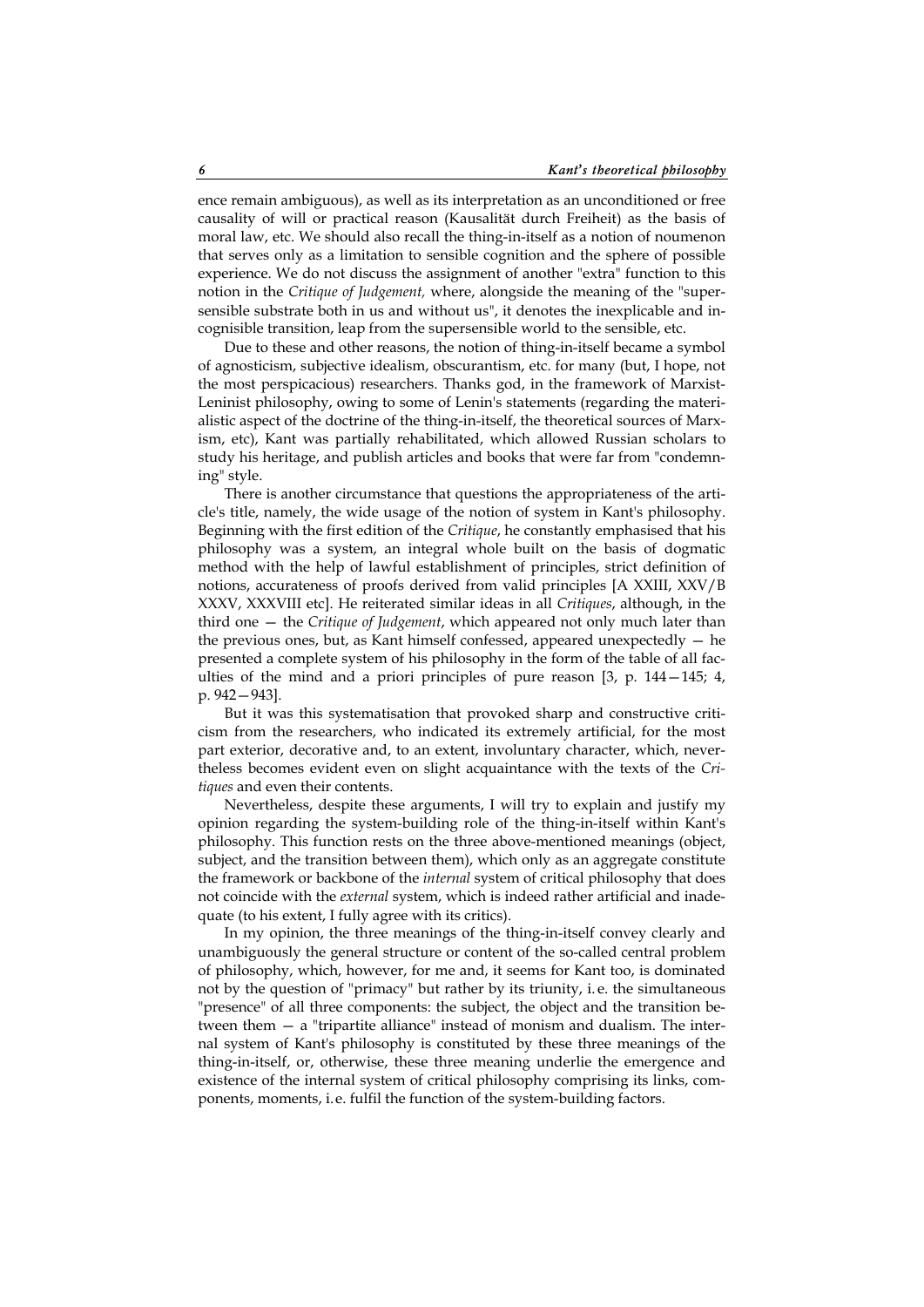The Copernican turn carried out by Kant in the history of philosophical thought consisted, in my opinion, not in the rejection of the traditional or "dogmatic" central problem of philosophy, but in its agnostic interpretation, i. e. the indication of the incognisable character of all its three links (object, subject and the transition between them). And, I think, it is the only reason why the problem mentioned could acquire the status of a truly philosophical one, i.e. get rid of inadequate, extraneous elements borrowed from the everyday or scientific experience, mythological, religious and other traditions, within which philosophical thought had abided before Kant. In my opinion, it is that what Kant spoke of in his numerous references to the "change of method", with the help of which he hoped to "strike a blow at the root" of materialism, fatalism, atheism, freethinking, fanaticism, and superstition [B ХХ, XXXV, etc].

Here, the reader might feel bewildered: does Kant's major contribution to philosophy consists merely in... his agnosticism, i. e. boils down to the statement of the incognoscibility of all: the subject and the object, the human being and the world, as well as the relation between them? I dare assert that it is the case! I only want and have to add or ask or even demand that the reader scrutinise this principle of Kant.

I do not want to return to the popular but erroneous interpretations and assessments of Kant's agnosticism, however, once again, I would like to draw attention to the fact that, in this case, he speaks of the negation of cognoscibility of the world, the human being and their relation not within concrete, empirical or scientific cognition, but in solely philosophical meaning and content of these notions. Strictly speaking, they are not notions in the "usual" logical sense: it is philosophical postulates or hypothesis that human mind is forced to formulate, put forward, admit and take into account in the perpetual process of cognising the world, themselves and their relation to nature and the world in general.

A "regular" person does not have to do it, as they do not have to become and be a philosopher (although, from time to time, all of us turn out to be and become philosophers). But if, willing or not, for reasons unknown, we became philosophers or started philosophising, we inevitably stumble, feel the "bottomless abyss" (Kant's expression!), the eternal incompleteness of the problem, its connection with something incomprehensible and inexpressible, i. e. to face an infinity that does not reply. This is the horror and the splendour of philosophical thought, about which Kant figuratively and expressively wrote in the Conclusion to the *Critique of practical reason*: "the starry heavens above and the moral law within" [1, p. 728].

However, I admit that the word "horror" was hardly an appropriate one. And that is why. Kant speaks of not only the beauty and splendour of the limitless starry heavens, but also of a human being, and this reveals the deep humanistic sense of his philosophy. A human being as a sentient being is infinite. Being a mortal element of the infinite universe, an "animal creature", a human being is infinite within their invisible I, their personality, within which the moral law, or more specific, the underlying freedom moral law "reveals to me a life independent of animality and even of the whole sensible world, at least so far as may be inferred from the destination assigned to my existence by this law, a destination not restricted to conditions and limits of this life" [1, p. 729—731].

I would like to mention that it concerns not only and mostly the moral law and the problem of immortality, it concerns the inexhaustibility, infinity of human freedom, the human ability and faculty to set and achieve different goals in